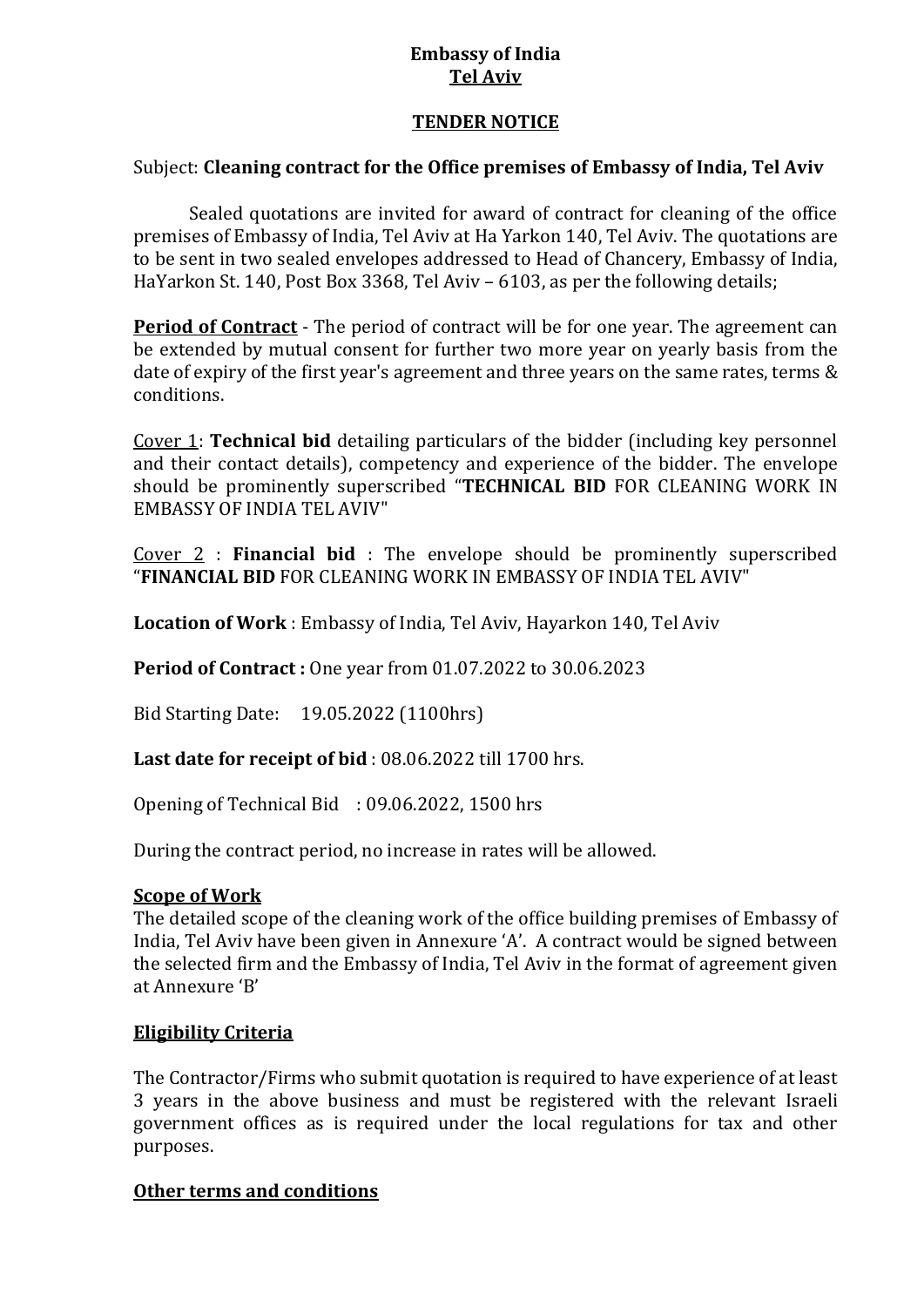- (i) The cleaning work should be done as per directions of Embassy from time to time.
- (ii) The rates finally approved/accepted by the Embassy, including the VAT amount payable shall be valid for the contract period and no upward revision will be allowed under any circumstances. Embassy will not entertain any claim on account of any tax other than VAT for execution of the work awarded under the contract and all such taxes should be paid by the firm itself.
- (iii) Under no circumstances shall the successful firm appoint any subcontractor or sub-lease the contract. If it is found that the contractor has violated these conditions, the contract will be terminated forthwith without notice, by the Embassy.
- (iv) Delay in work will not be permissible on the grounds of non-availability of the materials, items etc.
- (v) Late delayed tenders due to any reason, whatsoever, will not be accepted/considered, at all, under any circumstances.
- (vi) The contract can be terminated by the Embassy at any time if the work of the contractor is found unsatisfactory.
- (vii) The bills for the services for a month must be prepared on the basis of approved rates and submitted to the Embassy by the  $10<sup>th</sup>$  of the succeeding month for effecting payment.
- (viii) No advance payment shall be made for the services.
- (ix) The payment will be released through direct bank transfer or through a crossed check in the name of the firm after tallying attendance sheet of the cleaning staff.
- (x) The job carried out shall be to the satisfaction of the Embassy.
- (xi) The contract shall be terminated by giving 60 days' notice by either side.
- (xii) Cleaning staff engaged by the company will be required to punch the attendance card on working days on arrival and departure from Embassy.
- (xiii) Substitute should be provided in case of non-availability of regular cleaning staff.
- (xiv) The company should provide details of cleaning staff to be engaged by the company for cleaning work in the Embassy.

Head of Chancery Embassy of India, Tel Aviv Tel. No. 03-527-0715 17/05/2022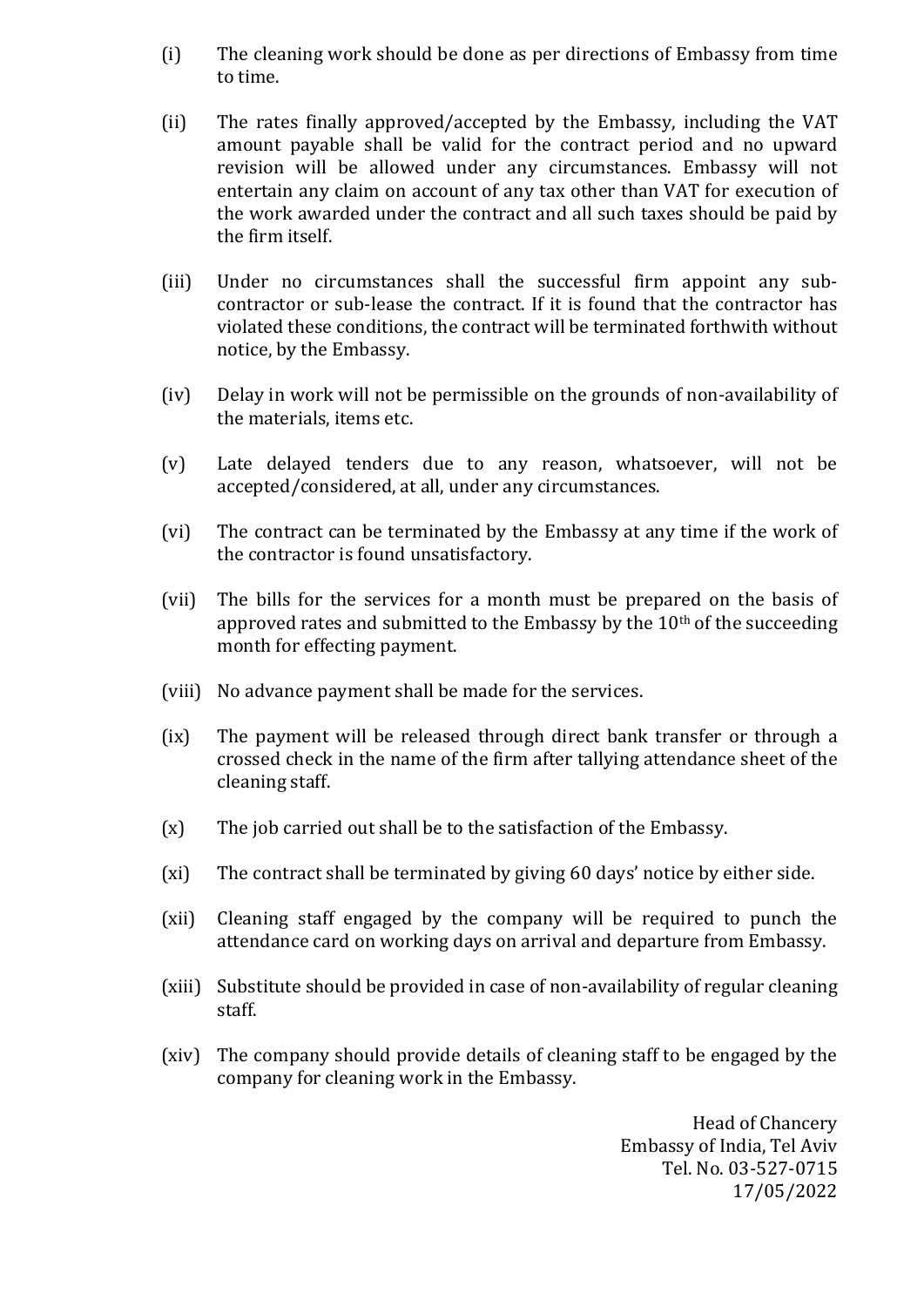### **DETAILED WORK DESCRIPTION FOR CLEANING CONTRACT**

### **A. DESCRIPTION AND DEFINITION OFTHE AREAS**

- (i) Ground Floor, entrance, lobby, parking lots, driveway.
- (ii) First floor all the rooms including stairs restroom
- (iii) Second floor -allthe rooms including kitchen, stairs, restroom
- (iv) Thirdfloor-alltheroomsincludingstairsandrestroom
- (v) Fourth floor all the rooms including stairs, kitchen, restroom
- (vi) Cleaning of terrace

# **B. LISTOFCLEANING SERVICES AND WORKING PLAN**

- I. Cleaning service from Mondays to Fridays;
	- Vacuum of all carpet area
	- Sweeping and washing all the floors including stairs, parking lot & driveway
	- Remove garbage from all baskets and ash trays, etc.
	- Dusting all working stations and furniture Cleaning all the rooms, restrooms and kitchens Cleaning entrance & lobby
	- Cleaning doors of entrance and glass doors Removing available empty cartoons
	- Cleaning of kitchen
- II. Weekly cleaning
	- **Washing floors and kitchen**
	- Cleaning refrigerators, water dispensers, other equipment
	- Dusting pictures/articles, air conditioner vents on all floors Removing stains on the doors andglass areas
	- Cleaning of all windows from inside
	- Using cleaning material for opening sinks
	- Cleaning of terrace

# III. Bi-weekly Cleaning

- **EXECUTE:** Cleaning walls in each room/floor/kitchen
- **Cleaning trays**
- Cleaning cupboards in kitchens

# IV. Monthly cleaning

- All windows interior & exterior
- Cleaning of fax machine, photocopier, telephones, computers Cleaning and arranging of communication room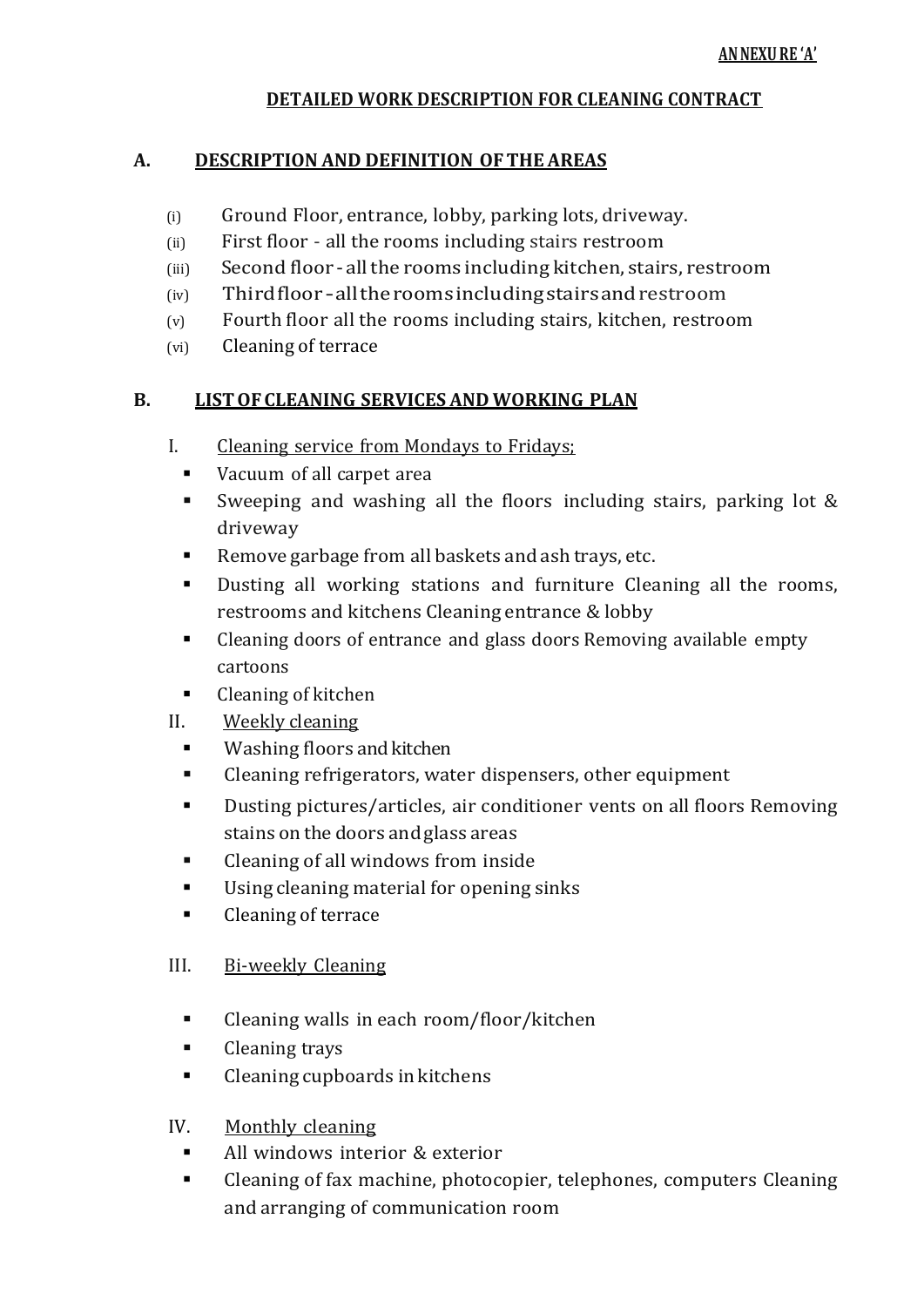- **Thorough cleaning of all furniture items**
- **Example 2** Cleaning of emergency stairs and broom closet
- Cleaning the perimeter walls of the building
- Thorough cleaning of bathrooms
- V. Half yearly

Crystallec polish at the Embassy lobby with no additional charge

- VI. Annual cleaning
- **Fumigation against insects**
- **Shampooing of carpets and stairs**

# **C. MANPOWER AND INSPECTION**

- **(i) From Monday to Thursday - Two employees will work**  Employee 1 - From 06:00 hrs. to 13:00 hrs. Employee 2 - From 08:30 hrs. to 17:30 hrs.
- **(ii) On Friday - Two employees will work** Employee 1- From 06:00 hrs. to 13:00 hrs. Employee 2- From 08:30 hrs. to 16:00 hrs.
- (iii) Employees will be Israeli, carrying Israeli Identity Cards, wearing uniform and name tag Working hours of the employees will be monitored
- (iv) **A professional inspector** will inspect the work every week

# **D**. **EQUIPMENT AND CLEANING MATERIALTO BE PROVIDED BY COMPANY**

Service trolley, vacuum cleaner, all cleaning material including brooms, dusters, garbage bags, tissues, soap for cleaning and hand wash, parquet cleaner, room freshener.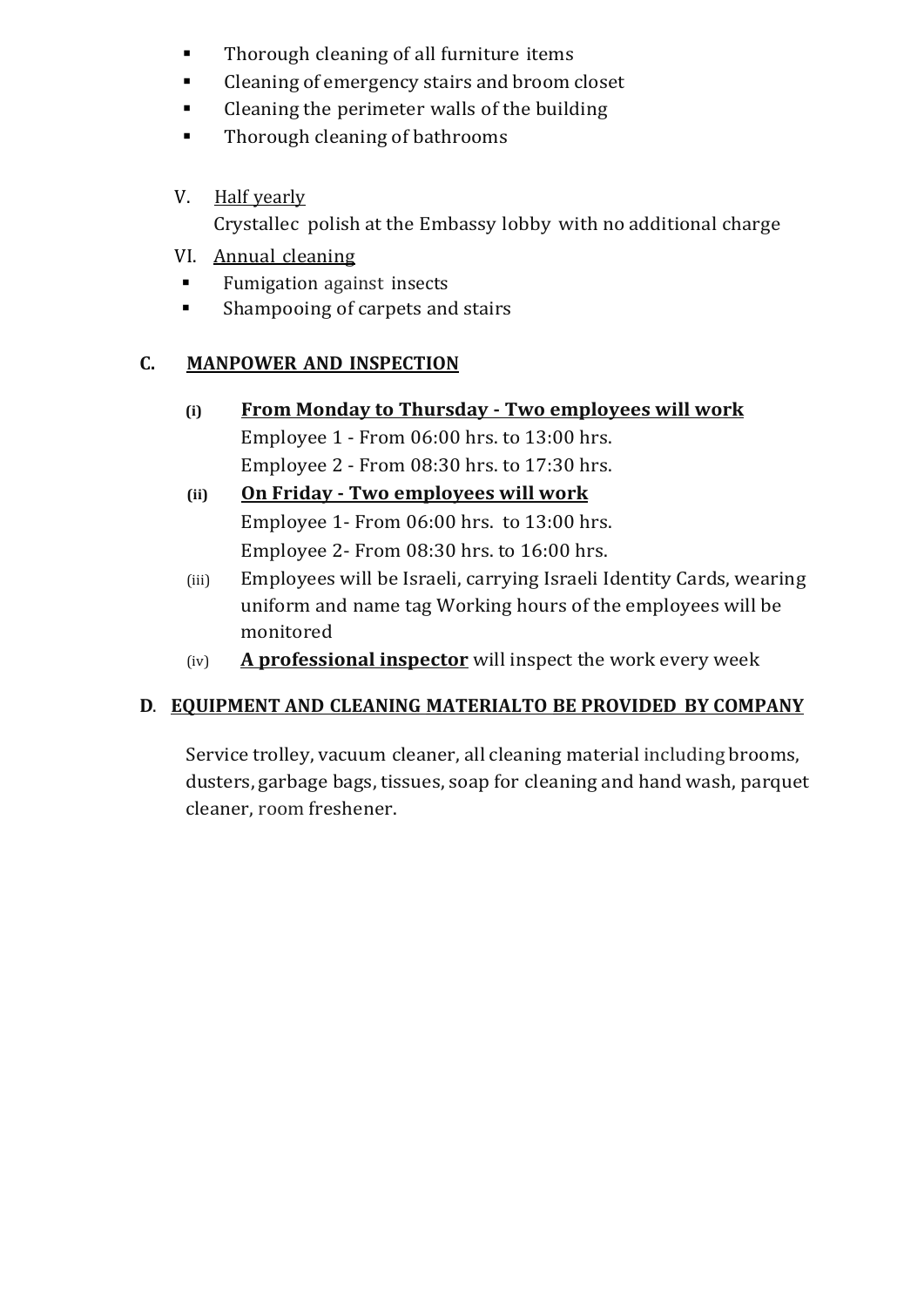### **Annexure 'B'**

#### AGREEMENT

### Signed on date------

#### BETWEEN

**EMBASSY OF INDIA**, 140 Hayarkon St., Tel Aviv, Israel.

("EMBASSY" on one part)

AND

| M/s. | License No. |
|------|-------------|
|      |             |

Address: **\_\_\_\_\_\_\_\_\_\_\_\_\_\_\_\_\_\_\_\_\_\_\_\_\_\_\_\_\_\_\_\_\_\_\_\_\_\_\_\_\_\_\_\_\_\_**

("COMPANY" on the other part)

AND given that the Contractor offers such services at different places.

### **INTRODUCTION**

- 1.1 The introduction of this contract, the price offer and the attached annexes are an inseparable part of this contract.
- 1.2 The contractor declares and confirms with his signature this contract.
- 1.3 This contract is valid for 12 (twelve) months from 01.07.2022. The agreement may be extended for a period of 12 months on mutual consent.
- 1.4 This contract can be terminated on 60 days prior notice by either of the party.

### **DECLARATION OF THE CONTRACTOR**

- 2.1 The contractor declares that he knows all the details of the contract and has the knowledge, the capacity, the skills and the means to provide all of the required services as given in Annexure 'A'.
- 2.2 The contractor will provide for the services as per the contract and Annexure  $'A'$ .
- 2.3 The Company declares that it is permitted by law to execute the works subject of this Agreement and provide proof of registration in compliance of local laws and statutory regulations in running a private company.
- 2.4 The employees of the contractor have the knowledge and experiences and the skill to provide the service required as per the contract and the annexure(s).